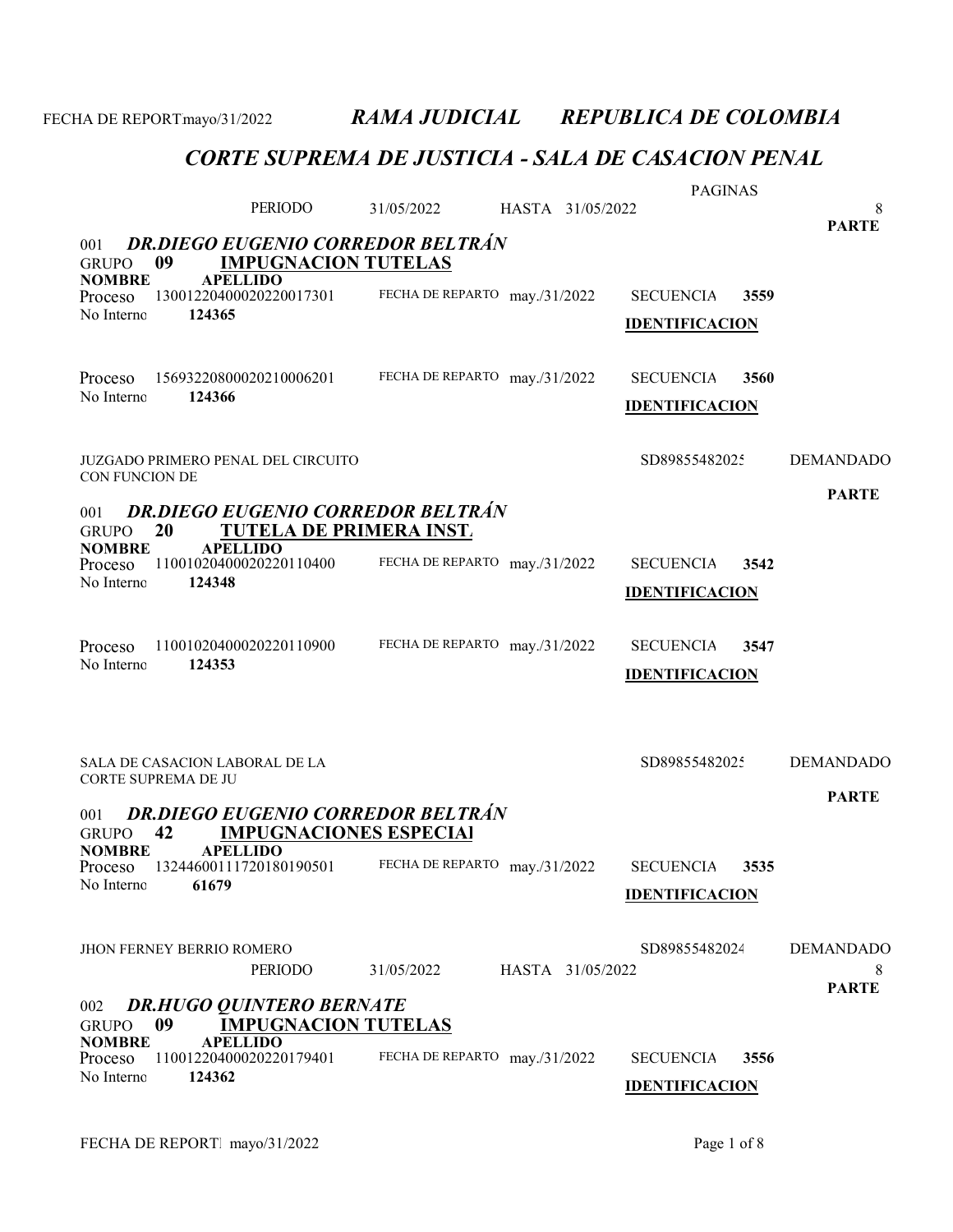|                                                                                          |                               |                  | <b>PAGINAS</b>        |      |                                  |
|------------------------------------------------------------------------------------------|-------------------------------|------------------|-----------------------|------|----------------------------------|
| 25000220400020220028401<br>Proceso                                                       | FECHA DE REPARTO may./31/2022 |                  | <b>SECUENCIA</b>      | 3563 |                                  |
| No Interno<br>124369                                                                     |                               |                  | <b>IDENTIFICACION</b> |      |                                  |
|                                                                                          |                               |                  |                       |      |                                  |
| FISCALIA SEGUNDA SECCIONAL DE<br>ZIPAQUIRA                                               |                               |                  | SD89855482026         |      | <b>DEMANDADO</b>                 |
| <b>DR.HUGO QUINTERO BERNATE</b><br>002                                                   |                               |                  |                       |      | <b>PARTE</b>                     |
| TUTELA DE PRIMERA INST.<br>20<br><b>GRUPO</b>                                            |                               |                  |                       |      |                                  |
| <b>NOMBRE</b><br><b>APELLIDO</b><br>11001020400020220110800<br>Proceso                   | FECHA DE REPARTO may./31/2022 |                  | <b>SECUENCIA</b>      | 3546 |                                  |
| No Interno<br>124352                                                                     |                               |                  | <b>IDENTIFICACION</b> |      |                                  |
|                                                                                          |                               |                  |                       |      |                                  |
| SALA PENAL DEL TRIBUNAL SUPERIOR<br>DEL DISTRITO JUDI                                    |                               |                  | SD89855482025         |      | <b>DEMANDADO</b>                 |
| <b>PERIODO</b>                                                                           | 31/05/2022                    | HASTA 31/05/2022 |                       |      | 8                                |
| <b>DR.GERSON CHAVERRA CASTRO</b><br>003                                                  |                               |                  |                       |      | <b>PARTE</b>                     |
| 09<br><b>IMPUGNACION TUTELAS</b><br><b>GRUPO</b>                                         |                               |                  |                       |      |                                  |
| <b>APELLIDO</b><br><b>NOMBRE</b><br>11001020500020220046702<br>Proceso                   | FECHA DE REPARTO may./31/2022 |                  | <b>SECUENCIA</b>      | 3551 |                                  |
| No Interno<br>124357                                                                     |                               |                  | <b>IDENTIFICACION</b> |      |                                  |
|                                                                                          |                               |                  |                       |      |                                  |
| 11001020500020220049302<br>Proceso                                                       | FECHA DE REPARTO may./31/2022 |                  | <b>SECUENCIA</b>      | 3554 |                                  |
| No Interno<br>124360                                                                     |                               |                  | <b>IDENTIFICACION</b> |      |                                  |
|                                                                                          |                               |                  |                       |      |                                  |
| 41001220400020220012401<br>Proceso                                                       | FECHA DE REPARTO may./31/2022 |                  | <b>SECUENCIA</b>      | 3564 |                                  |
| No Interno<br>124370                                                                     |                               |                  | <b>IDENTIFICACION</b> |      |                                  |
|                                                                                          |                               |                  |                       |      |                                  |
| PROCURADURIA GENERAL DE NACION                                                           |                               |                  | SD89855482026         |      | <b>DEMANDADO</b>                 |
| <b>DR.GERSON CHAVERRA CASTRO</b><br>003                                                  |                               |                  |                       |      | <b>PARTE</b>                     |
| 14<br><b>CASACION</b><br><b>GRUPO</b>                                                    |                               |                  |                       |      |                                  |
| <b>NOMBRE</b><br><b>APELLIDO</b><br>11001600001520150578701<br>Proceso                   | FECHA DE REPARTO may./31/2022 |                  | <b>SECUENCIA</b>      | 3532 |                                  |
| No Interno<br>61676                                                                      |                               |                  | <b>IDENTIFICACION</b> |      |                                  |
|                                                                                          |                               |                  |                       |      |                                  |
| ELVER HERNEY JIMENEZ VARGAS                                                              |                               |                  | SD89855482024         |      | <b>DEMANDADO</b><br><b>PARTE</b> |
| <b>DR.GERSON CHAVERRA CASTRO</b><br>003                                                  |                               |                  |                       |      |                                  |
| 20<br><b>TUTELA DE PRIMERA INST.</b><br><b>GRUPO</b><br><b>APELLIDO</b><br><b>NOMBRE</b> |                               |                  |                       |      |                                  |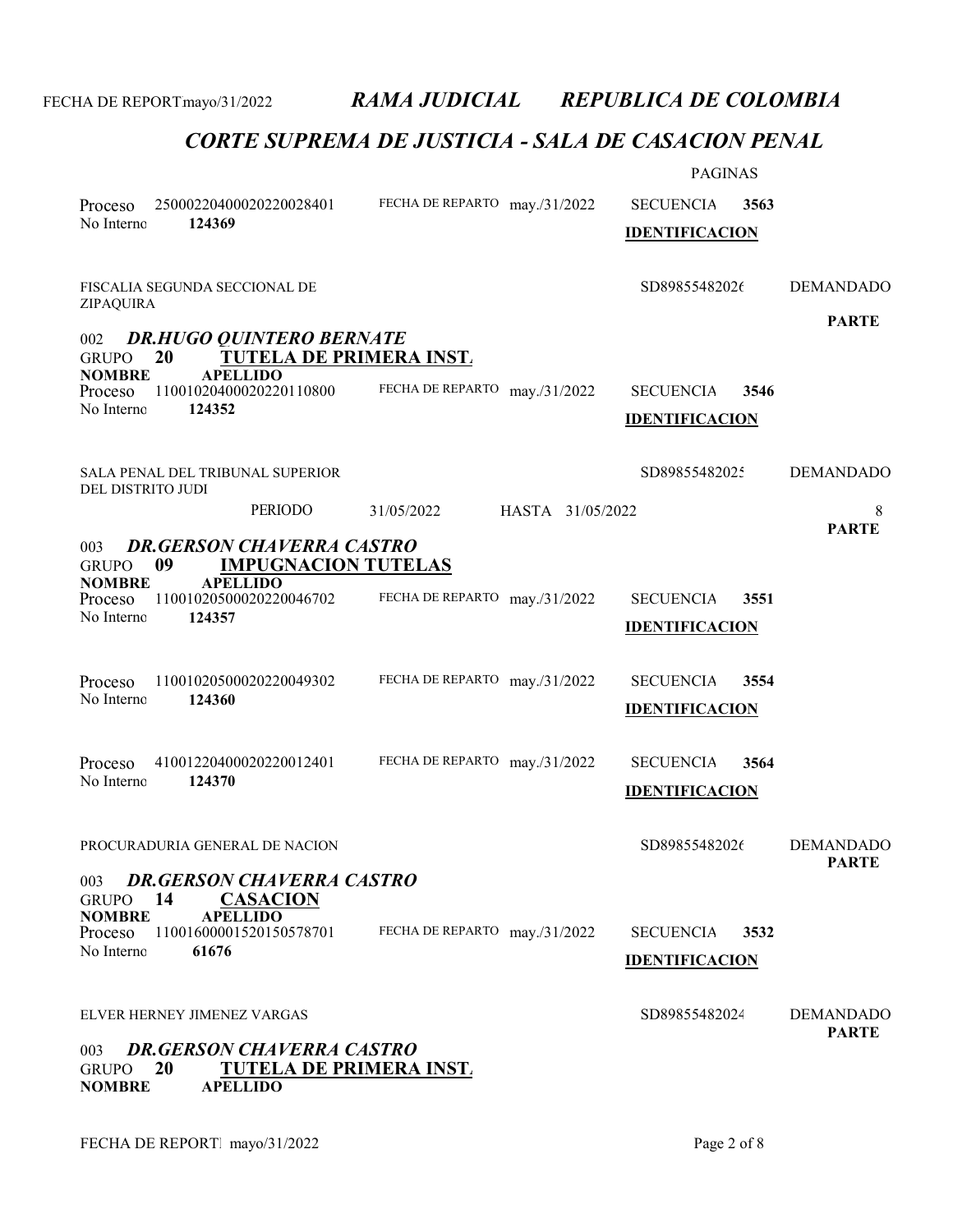| Proceso<br>No Interno<br>124350                                               | 11001020400020220110600                                                                                         |                                          | FECHA DE REPARTO may./31/2022 | <b>PAGINAS</b><br><b>SECUENCIA</b><br><b>IDENTIFICACION</b> | 3544 |                                       |
|-------------------------------------------------------------------------------|-----------------------------------------------------------------------------------------------------------------|------------------------------------------|-------------------------------|-------------------------------------------------------------|------|---------------------------------------|
| SALA DE CASACION LABORAL DE LA<br>CORTE SUPREMA DE JU                         |                                                                                                                 |                                          |                               | SD89855482025                                               |      | <b>DEMANDADO</b>                      |
| 003<br>33<br><b>GRUPO</b><br><b>NOMBRE</b><br>Proceso<br>No Interno<br>61682  | <b>DR.GERSON CHAVERRA CASTRO</b><br><b>DEFINICION DE COMPETEN</b><br><b>APELLIDO</b><br>68001600882820210003901 |                                          | FECHA DE REPARTO may./31/2022 | <b>SECUENCIA</b><br><b>IDENTIFICACION</b>                   | 3538 | <b>PARTE</b>                          |
| LIBIA ANDREA JURADO ROJAS                                                     | PERIODO                                                                                                         | 31/05/2022                               | HASTA 31/05/2022              | SD89855482024                                               |      | <b>DEMANDADO</b><br>8<br><b>PARTE</b> |
| 004<br>09<br><b>GRUPO</b><br><b>NOMBRE</b><br>Proceso<br>No Interno<br>124371 | DR.FABIO OSPITIA GARZÓN<br><b>IMPUGNACION TUTELAS</b><br><b>APELLIDO</b><br>41001220400020220012801             |                                          | FECHA DE REPARTO may./31/2022 | <b>SECUENCIA</b><br><b>IDENTIFICACION</b>                   | 3565 |                                       |
| JUZGADO TERCERO PENAL DEL CIRCUITO<br><b>ESPECIALIADO DE</b>                  |                                                                                                                 |                                          |                               | SD89855482026                                               |      | <b>DEMANDADO</b>                      |
| 004<br>20<br><b>GRUPO</b>                                                     | DR.FABIO OSPITIA GARZÓN<br><b>TUTELA DE PRIMERA INST.</b>                                                       |                                          |                               |                                                             |      | <b>PARTE</b>                          |
| <b>NOMBRE</b><br>Proceso<br>No Interno<br>124349                              | <b>APELLIDO</b><br>11001020400020220110500                                                                      |                                          | FECHA DE REPARTO may./31/2022 | <b>SECUENCIA</b><br><b>IDENTIFICACION</b>                   | 3543 |                                       |
| SALA PLENA DEL TRIBUNAL SUPERIOR<br>DEL DISTRITO JUDI                         |                                                                                                                 |                                          |                               | SD89855482025                                               |      | <b>DEMANDADO</b>                      |
|                                                                               | PERIODO                                                                                                         | 31/05/2022                               | HASTA 31/05/2022              |                                                             |      | 8<br><b>PARTE</b>                     |
| 005<br>02<br><b>GRUPO</b>                                                     | <b>REVISIONES</b>                                                                                               | <b>DR.LUIS ANTONIO HERNANDEZ BARBOSA</b> |                               |                                                             |      |                                       |
| <b>NOMBRE</b><br>Proceso<br>No Interno<br>61675                               | <b>APELLIDO</b><br>11001020400020220110000                                                                      |                                          | FECHA DE REPARTO may./31/2022 | <b>SECUENCIA</b><br><b>IDENTIFICACION</b>                   | 3531 |                                       |
| JUAN DARIO CHAPAL YAQUENO                                                     |                                                                                                                 |                                          |                               | SD89855482024                                               |      | <b>DEMANDADO</b>                      |
| 005<br>07<br><b>GRUPO</b>                                                     | <b>SEGUNDA INSTANCIA - OTR</b>                                                                                  | DR.LUIS ANTONIO HERNANDEZ BARBOSA        |                               |                                                             |      | <b>PARTE</b>                          |
| FECHA DE REPORT. mayo/31/2022                                                 |                                                                                                                 |                                          |                               | Page 3 of 8                                                 |      |                                       |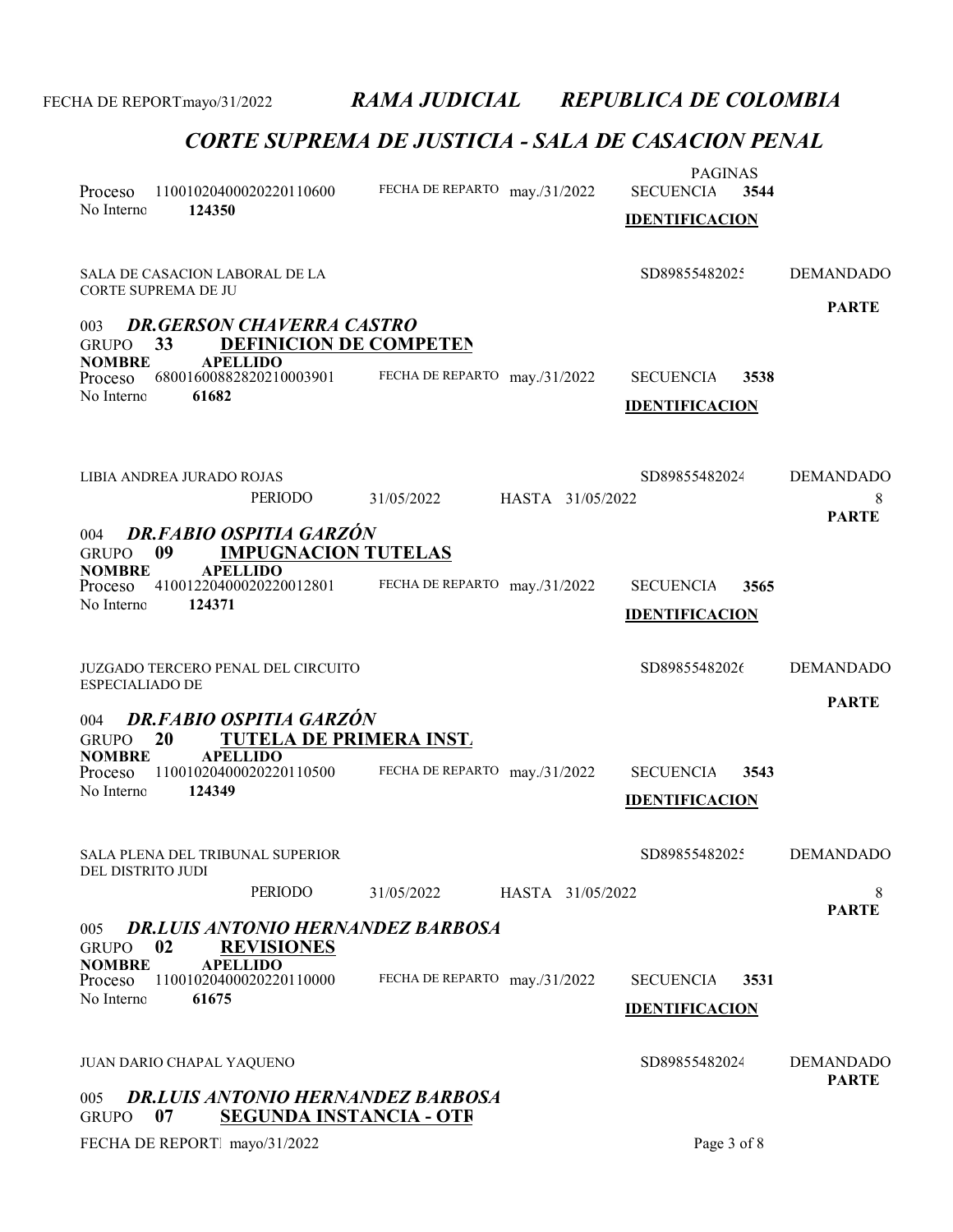|                               |                                                                        |                                | <b>PAGINAS</b>        |                  |
|-------------------------------|------------------------------------------------------------------------|--------------------------------|-----------------------|------------------|
| <b>NOMBRE</b><br>Proceso      | <b>APELLIDO</b><br>11001600010120190014502                             | FECHA DE REPARTO may./31/2022  | <b>SECUENCIA</b>      | 3533             |
| No Interno                    | 61677                                                                  |                                | <b>IDENTIFICACION</b> |                  |
|                               |                                                                        |                                |                       |                  |
|                               | RUBEN DARIO HURTADO GIRONZA                                            |                                | 10542363              | <b>DEMANDADO</b> |
| 005                           | <b>DR.LUIS ANTONIO HERNANDEZ BARBOSA</b>                               |                                |                       | <b>PARTE</b>     |
| <b>GRUPO</b>                  | <b>IMPUGNACION TUTELAS</b><br>09                                       |                                |                       |                  |
| <b>NOMBRE</b><br>Proceso      | <b>APELLIDO</b><br>11001222000020220011301                             | FECHA DE REPARTO may./31/2022  | <b>SECUENCIA</b>      | 3558             |
| No Interno                    | 124364                                                                 |                                | <b>IDENTIFICACION</b> |                  |
|                               |                                                                        |                                |                       |                  |
|                               |                                                                        |                                |                       |                  |
| Proceso<br>No Interno         | 68001220400020220031901<br>124373                                      | FECHA DE REPARTO may./31/2022  | <b>SECUENCIA</b>      | 3567             |
|                               |                                                                        |                                | <b>IDENTIFICACION</b> |                  |
|                               |                                                                        |                                |                       |                  |
|                               | JUZGADO QUINTO DE EJECUCION DE<br>PENAS Y MEDIDAS DE                   |                                | SD89855482026         | <b>DEMANDADO</b> |
|                               | <b>PERIODO</b>                                                         | HASTA 31/05/2022<br>31/05/2022 |                       | 8                |
| 006                           | DRA.MYRIAM AVILA ROLDAN                                                |                                |                       | <b>PARTE</b>     |
| <b>GRUPO</b><br><b>NOMBRE</b> | 09<br><b>IMPUGNACION TUTELAS</b><br><b>APELLIDO</b>                    |                                |                       |                  |
| Proceso                       | 11001222000020220011001                                                | FECHA DE REPARTO may./31/2022  | <b>SECUENCIA</b>      | 3557             |
| No Interno                    | 124363                                                                 |                                | <b>IDENTIFICACION</b> |                  |
|                               |                                                                        |                                |                       |                  |
| Proceso                       | 50001220400020220022401                                                | FECHA DE REPARTO may./31/2022  | <b>SECUENCIA</b>      | 3566             |
| No Interno                    | 124372                                                                 |                                | <b>IDENTIFICACION</b> |                  |
|                               |                                                                        |                                |                       |                  |
| Proceso<br>No Interno         | 76001220400020220061401<br>124376                                      | FECHA DE REPARTO may./31/2022  | <b>SECUENCIA</b>      | 3570             |
|                               |                                                                        |                                | <b>IDENTIFICACION</b> |                  |
|                               |                                                                        |                                |                       |                  |
|                               | JUZGADO CUARTO DE EJECUCION DE<br>PENAS Y MEDIDAS DE                   |                                | SD89855482026         | <b>DEMANDADO</b> |
|                               |                                                                        |                                |                       | <b>PARTE</b>     |
| 006<br>GRUPO                  | <b>DRA.MYRIAM AVILA ROLDAN</b><br><b>TUTELA DE PRIMERA INST.</b><br>20 |                                |                       |                  |
| <b>NOMBRE</b><br>Proceso      | <b>APELLIDO</b><br>11001020400020220110700                             | FECHA DE REPARTO may./31/2022  | <b>SECUENCIA</b>      | 3545             |
| No Interno                    | 124351                                                                 |                                | <b>IDENTIFICACION</b> |                  |
|                               |                                                                        |                                |                       |                  |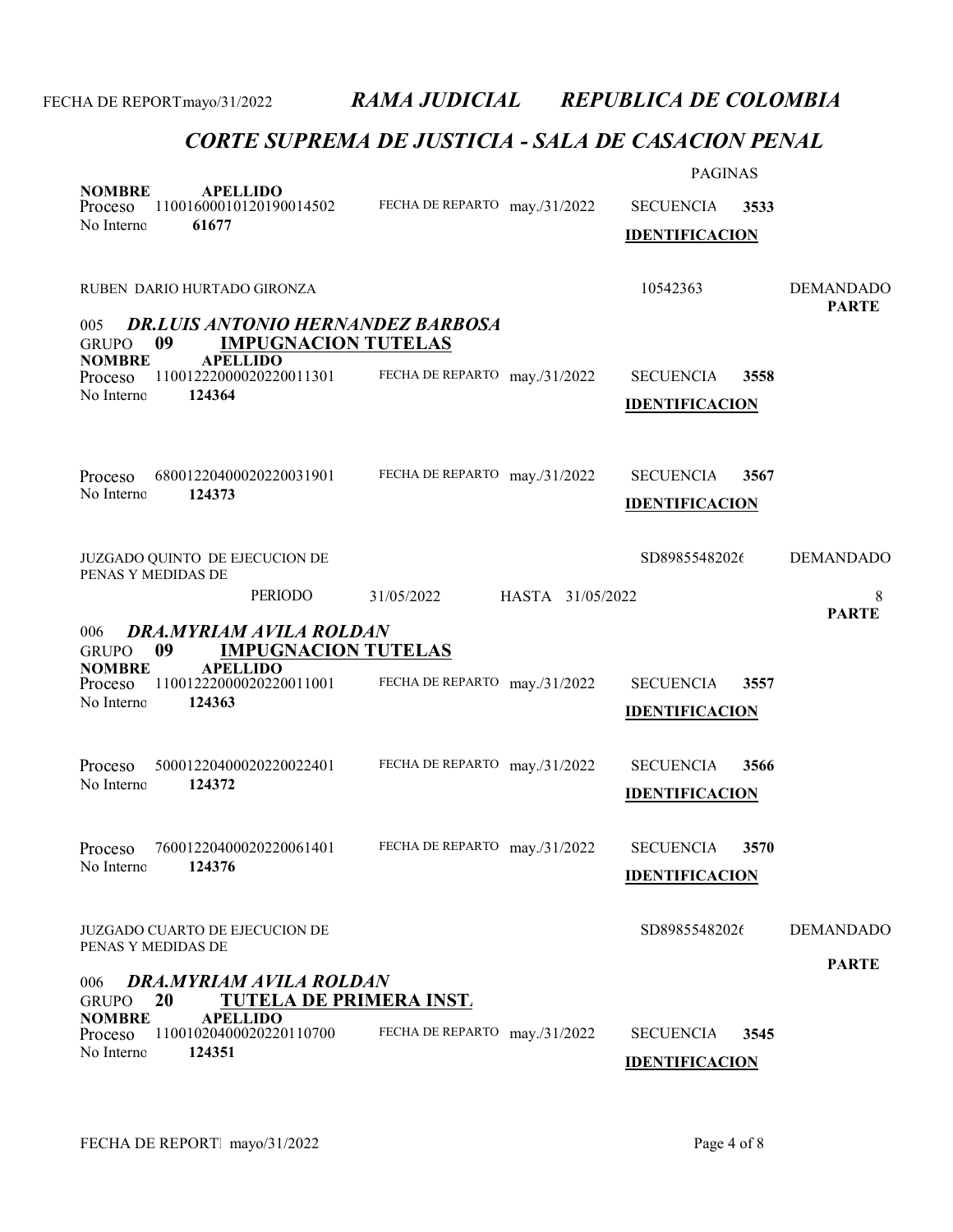| Proceso<br>No Interno                                         | 11001020400020220111100<br>124355                                                                                     | FECHA DE REPARTO may./31/2022  | <b>PAGINAS</b><br><b>SECUENCIA</b><br>3549<br><b>IDENTIFICACION</b> |                   |
|---------------------------------------------------------------|-----------------------------------------------------------------------------------------------------------------------|--------------------------------|---------------------------------------------------------------------|-------------------|
| DEL DISTRITO JUDI                                             | SALA PENAL DEL TRIBUNAL SUPERIOR                                                                                      |                                | SD89855482025                                                       | <b>DEMANDADO</b>  |
| 006<br><b>GRUPO</b><br><b>NOMBRE</b><br>Proceso<br>No Interno | DRA.MYRIAM AVILA ROLDAN<br>42<br><b>IMPUGNACIONES ESPECIAL</b><br><b>APELLIDO</b><br>11001310405020160054601<br>61684 | FECHA DE REPARTO may./31/2022  | <b>SECUENCIA</b><br>3575<br><b>IDENTIFICACION</b>                   | <b>PARTE</b>      |
|                                                               | PEDRO ANTONIO MONTAÑA MESA                                                                                            |                                | SD89855482026                                                       | <b>DEMANDADO</b>  |
|                                                               | <b>PERIODO</b>                                                                                                        | 31/05/2022<br>HASTA 31/05/2022 |                                                                     | 8<br><b>PARTE</b> |
| 007<br><b>GRUPO</b>                                           | <b>DR.JOSE FRANCISCO ACUÑA VIZCAYA</b><br><b>IMPUGNACION TUTELAS</b><br>09                                            |                                |                                                                     |                   |
| <b>NOMBRE</b><br>Proceso<br>No Interno                        | <b>APELLIDO</b><br>08001220400020220016601<br>124356                                                                  | FECHA DE REPARTO may./31/2022  | <b>SECUENCIA</b><br>3550<br><b>IDENTIFICACION</b>                   |                   |
| Proceso<br>No Interno                                         | 11001020500020220048202<br>124359                                                                                     | FECHA DE REPARTO may./31/2022  | <b>SECUENCIA</b><br>3553<br><b>IDENTIFICACION</b>                   |                   |
| Proceso<br>No Interno                                         | 20001220400020220029301<br>124368                                                                                     | FECHA DE REPARTO may./31/2022  | <b>SECUENCIA</b><br>3562<br><b>IDENTIFICACION</b>                   |                   |
| Proceso<br>No Interno                                         | 76001220400020220061901<br>124377                                                                                     | FECHA DE REPARTO may./31/2022  | <b>SECUENCIA</b><br>3571<br><b>IDENTIFICACION</b>                   |                   |
| <b>FUNCION DE CONO</b>                                        | JUZGADO 17 PENAL DEL CIRCUITO CON                                                                                     |                                | SD89855482026                                                       | <b>DEMANDADO</b>  |
| 007<br><b>GRUPO</b>                                           | <b>DR.JOSE FRANCISCO ACUÑA VIZCAYA</b><br>14<br><b>CASACION</b>                                                       |                                |                                                                     | <b>PARTE</b>      |
| <b>NOMBRE</b><br>Proceso<br>No Interno                        | <b>APELLIDO</b><br>11001310405620160032501<br>61683                                                                   | FECHA DE REPARTO may./31/2022  | <b>SECUENCIA</b><br>3574<br><b>IDENTIFICACION</b>                   |                   |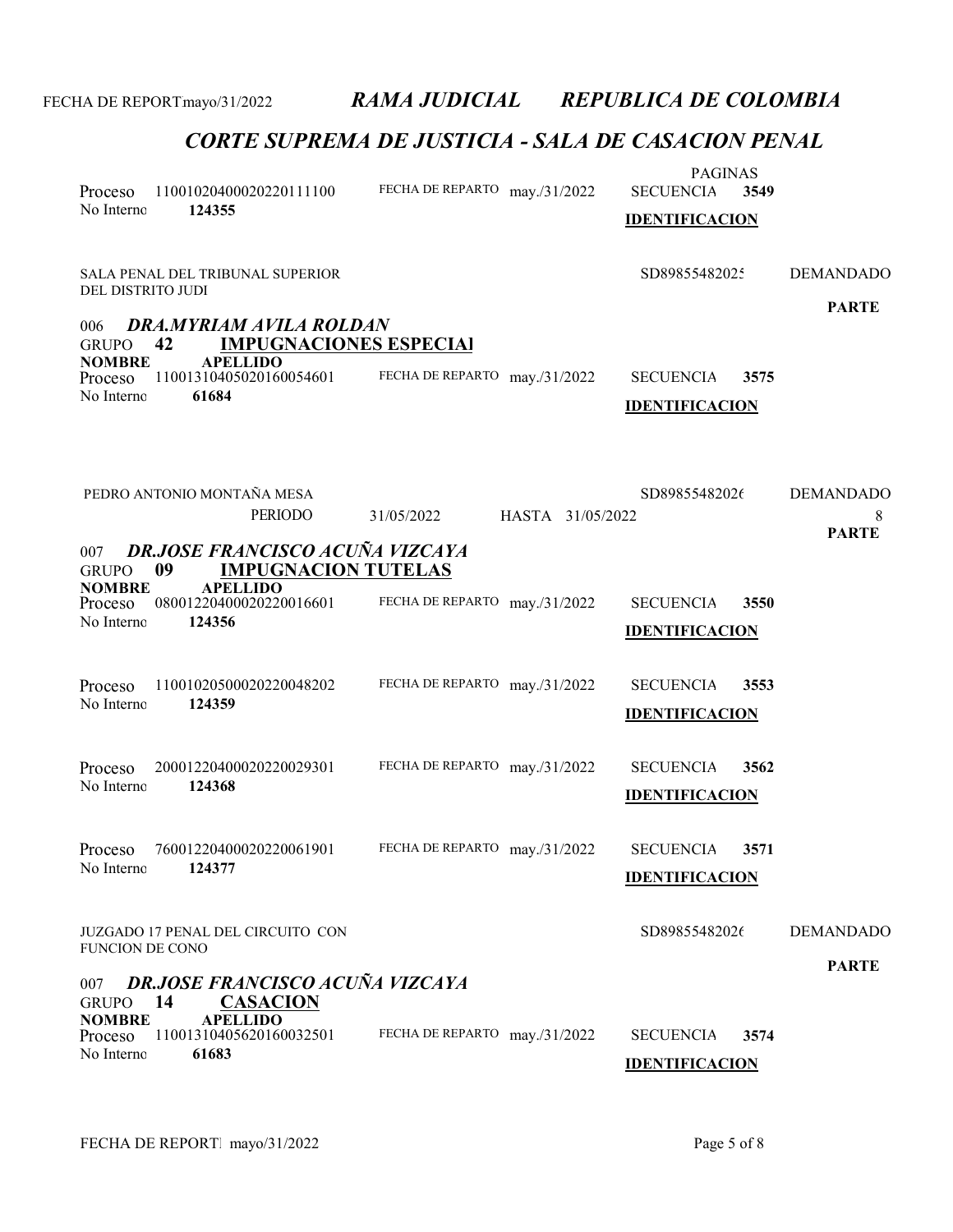# CORTE SUPREMA DE JUSTICIA - SALA DE CASACION PENAL

PAGINAS

| ROY EDUARDO VANEGAS VILLACOP                                                                                                    |                  | SD89855482026         |      | <b>DEMANDADO</b><br><b>PARTE</b> |  |  |
|---------------------------------------------------------------------------------------------------------------------------------|------------------|-----------------------|------|----------------------------------|--|--|
| <b>DR.JOSE FRANCISCO ACUÑA VIZCAYA</b><br>007<br>20<br>TUTELA DE PRIMERA INST.<br><b>GRUPO</b>                                  |                  |                       |      |                                  |  |  |
| <b>NOMBRE</b><br><b>APELLIDO</b><br>FECHA DE REPARTO may./31/2022<br>11001020400020220110200<br>Proceso                         |                  | <b>SECUENCIA</b>      | 3540 |                                  |  |  |
| No Interno<br>124346                                                                                                            |                  | <b>IDENTIFICACION</b> |      |                                  |  |  |
|                                                                                                                                 |                  |                       |      |                                  |  |  |
| 11001020400020220111000<br>FECHA DE REPARTO may./31/2022<br>Proceso                                                             |                  | <b>SECUENCIA</b>      | 3548 |                                  |  |  |
| No Interno<br>124354                                                                                                            |                  | <b>IDENTIFICACION</b> |      |                                  |  |  |
| SALA PENAL DEL TRIBUNAL SUPERIOR<br>DEL DISTRITO JUDI                                                                           |                  | SD89855482025         |      | <b>DEMANDADO</b>                 |  |  |
| PERIODO<br>31/05/2022                                                                                                           | HASTA 31/05/2022 |                       |      | 8                                |  |  |
| <b>DRA, PATRICIA SALAZAR CUELLAR</b><br>008                                                                                     |                  |                       |      | <b>PARTE</b>                     |  |  |
| <b>IMPUGNACION TUTELAS</b><br>09<br><b>GRUPO</b><br><b>NOMBRE</b><br><b>APELLIDO</b>                                            |                  |                       |      |                                  |  |  |
| FECHA DE REPARTO may./31/2022<br>11001220400020220177701<br>Proceso<br>No Interno<br>124361                                     |                  | <b>SECUENCIA</b>      | 3555 |                                  |  |  |
|                                                                                                                                 |                  | <b>IDENTIFICACION</b> |      |                                  |  |  |
| FECHA DE REPARTO may./31/2022<br>19001220400020220015601<br>Proceso                                                             |                  | <b>SECUENCIA</b>      | 3561 |                                  |  |  |
| No Interno<br>134367                                                                                                            |                  | <b>IDENTIFICACION</b> |      |                                  |  |  |
|                                                                                                                                 |                  |                       |      |                                  |  |  |
| FECHA DE REPARTO may./31/2022<br>76001220400020220054001<br>Proceso                                                             |                  | <b>SECUENCIA</b>      | 3569 |                                  |  |  |
| No Interno<br>124375                                                                                                            |                  | <b>IDENTIFICACION</b> |      |                                  |  |  |
| JUZGADO TERCERO DE EJECUCION DE                                                                                                 |                  | SD89855482026         |      | <b>DEMANDADO</b>                 |  |  |
| PENAS Y MEDIDAS DE                                                                                                              |                  |                       |      | <b>PARTE</b>                     |  |  |
| DRA.PATRICIA SALAZAR CUELLAR<br>008<br><b>CASACION</b><br>14<br><b>GRUPO</b>                                                    |                  |                       |      |                                  |  |  |
| <b>APELLIDO</b><br><b>NOMBRE</b><br>11001610191120150230901<br>FECHA DE REPARTO may./31/2022<br>Proceso                         |                  | <b>SECUENCIA</b>      | 3534 |                                  |  |  |
| No Interno<br>61678                                                                                                             |                  | <b>IDENTIFICACION</b> |      |                                  |  |  |
|                                                                                                                                 |                  |                       |      |                                  |  |  |
| CESAR ANDRES CASTAÑEDA MORA                                                                                                     |                  | SD89855482024         |      | <b>DEMANDADO</b><br><b>PARTE</b> |  |  |
| DRA.PATRICIA SALAZAR CUELLAR<br>008<br>20<br><b>TUTELA DE PRIMERA INST.</b><br><b>GRUPO</b><br><b>NOMBRE</b><br><b>APELLIDO</b> |                  |                       |      |                                  |  |  |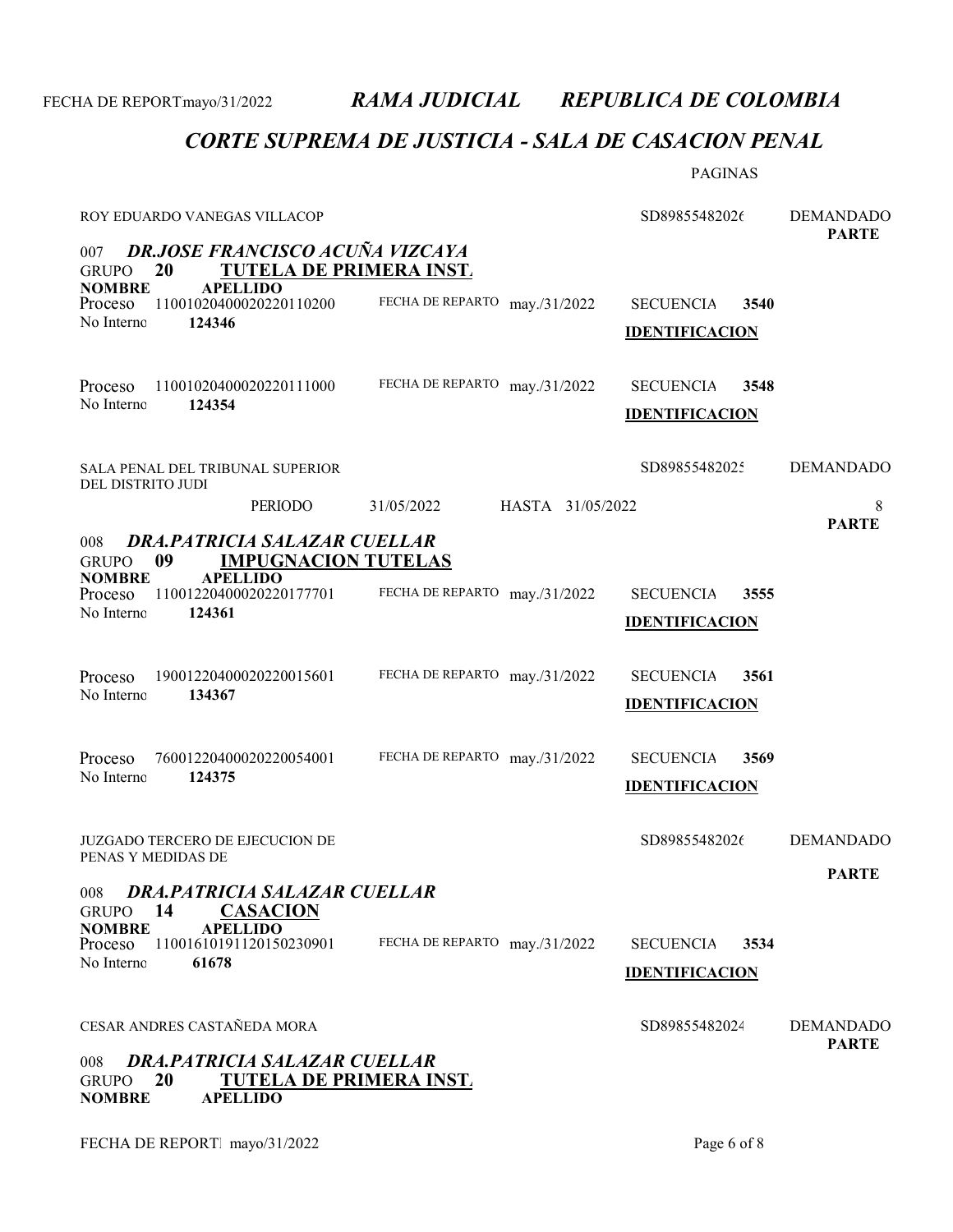| Proceso<br>No Interno    | 124347                                | 11001020400020220110300             | FECHA DE REPARTO may./31/2022            |                  | <b>PAGINAS</b><br><b>SECUENCIA</b><br><b>IDENTIFICACION</b> | 3541 |                                  |
|--------------------------|---------------------------------------|-------------------------------------|------------------------------------------|------------------|-------------------------------------------------------------|------|----------------------------------|
| <b>SUPERIOR DEL D</b>    |                                       | SALA DE JUSTICIA Y PAZ DEL TRIBUNAL |                                          |                  | SD89855482025                                               |      | <b>DEMANDADO</b>                 |
|                          |                                       | <b>PERIODO</b>                      | 31/05/2022                               | HASTA 31/05/2022 |                                                             |      | 8                                |
| 009<br><b>GRUPO</b>      | 09                                    | <b>IMPUGNACION TUTELAS</b>          | <b>DR.FERNANDO LEON BOLAÑOS PALACIOS</b> |                  |                                                             |      | <b>PARTE</b>                     |
| <b>NOMBRE</b><br>Proceso | <b>APELLIDO</b>                       | 11001020500020220047202             | FECHA DE REPARTO may./31/2022            |                  | <b>SECUENCIA</b>                                            | 3552 |                                  |
| No Interno               | 124358                                |                                     |                                          |                  | <b>IDENTIFICACION</b>                                       |      |                                  |
|                          |                                       |                                     |                                          |                  |                                                             |      |                                  |
| Proceso                  |                                       | 73001220400020220035701             | FECHA DE REPARTO may./31/2022            |                  | <b>SECUENCIA</b>                                            | 3568 |                                  |
| No Interno               | 124374                                |                                     |                                          |                  | <b>IDENTIFICACION</b>                                       |      |                                  |
|                          |                                       |                                     |                                          |                  |                                                             |      |                                  |
| Proceso                  |                                       | 76001220400020220062801             | FECHA DE REPARTO may./31/2022            |                  | <b>SECUENCIA</b>                                            | 3572 |                                  |
| No Interno               | 124378                                |                                     |                                          |                  | <b>IDENTIFICACION</b>                                       |      |                                  |
|                          |                                       |                                     |                                          |                  |                                                             |      |                                  |
| PENAS Y MEDIDAS DE       | <b>JUZGADO CUARTO DE EJECUCION DE</b> |                                     |                                          |                  | SD89855482026                                               |      | <b>DEMANDADO</b>                 |
|                          |                                       |                                     |                                          |                  |                                                             |      | <b>PARTE</b>                     |
| 009<br><b>GRUPO</b>      | 12                                    | <b>EXTRADICIONES</b>                | <b>DR.FERNANDO LEON BOLAÑOS PALACIOS</b> |                  |                                                             |      |                                  |
| <b>NOMBRE</b>            | <b>APELLIDO</b>                       | 11001020400020210128402             | FECHA DE REPARTO may./31/2022            |                  | <b>SECUENCIA</b>                                            | 3537 |                                  |
| Proceso<br>No Interno    | 61681                                 |                                     |                                          |                  | <b>IDENTIFICACION</b>                                       |      |                                  |
|                          |                                       |                                     |                                          |                  |                                                             |      |                                  |
|                          | DIEGO MAURICIO BLANCO BLANCO          |                                     |                                          |                  | 79980439                                                    |      | <b>DEMANDADO</b><br><b>PARTE</b> |
| 009<br><b>GRUPO</b>      | 20                                    | <b>TUTELA DE PRIMERA INST.</b>      | DR.FERNANDO LEON BOLAÑOS PALACIOS        |                  |                                                             |      |                                  |
| <b>NOMBRE</b>            | <b>APELLIDO</b>                       |                                     |                                          |                  |                                                             |      |                                  |
| Proceso<br>No Interno    | 124345                                | 11001020400020220110100             | FECHA DE REPARTO may./31/2022            |                  | <b>SECUENCIA</b>                                            | 3539 |                                  |
|                          |                                       |                                     |                                          |                  | <b>IDENTIFICACION</b>                                       |      |                                  |
| Proceso                  |                                       | 11001020400020220111200             | FECHA DE REPARTO may./31/2022            |                  | <b>SECUENCIA</b>                                            | 3573 |                                  |
| No Interno               | 124379                                |                                     |                                          |                  | <b>IDENTIFICACION</b>                                       |      |                                  |
|                          |                                       |                                     |                                          |                  |                                                             |      |                                  |
| <b>DOMINIO DEL TRIBU</b> |                                       | SALA DE EXTINCION DEL DERECHO DE    |                                          |                  | SD89855482026                                               |      | <b>DEMANDADO</b>                 |
|                          |                                       |                                     |                                          |                  |                                                             |      | <b>PARTE</b>                     |
|                          | FECHA DE REPORT mayo/31/2022          |                                     |                                          |                  | Page 7 of 8                                                 |      |                                  |